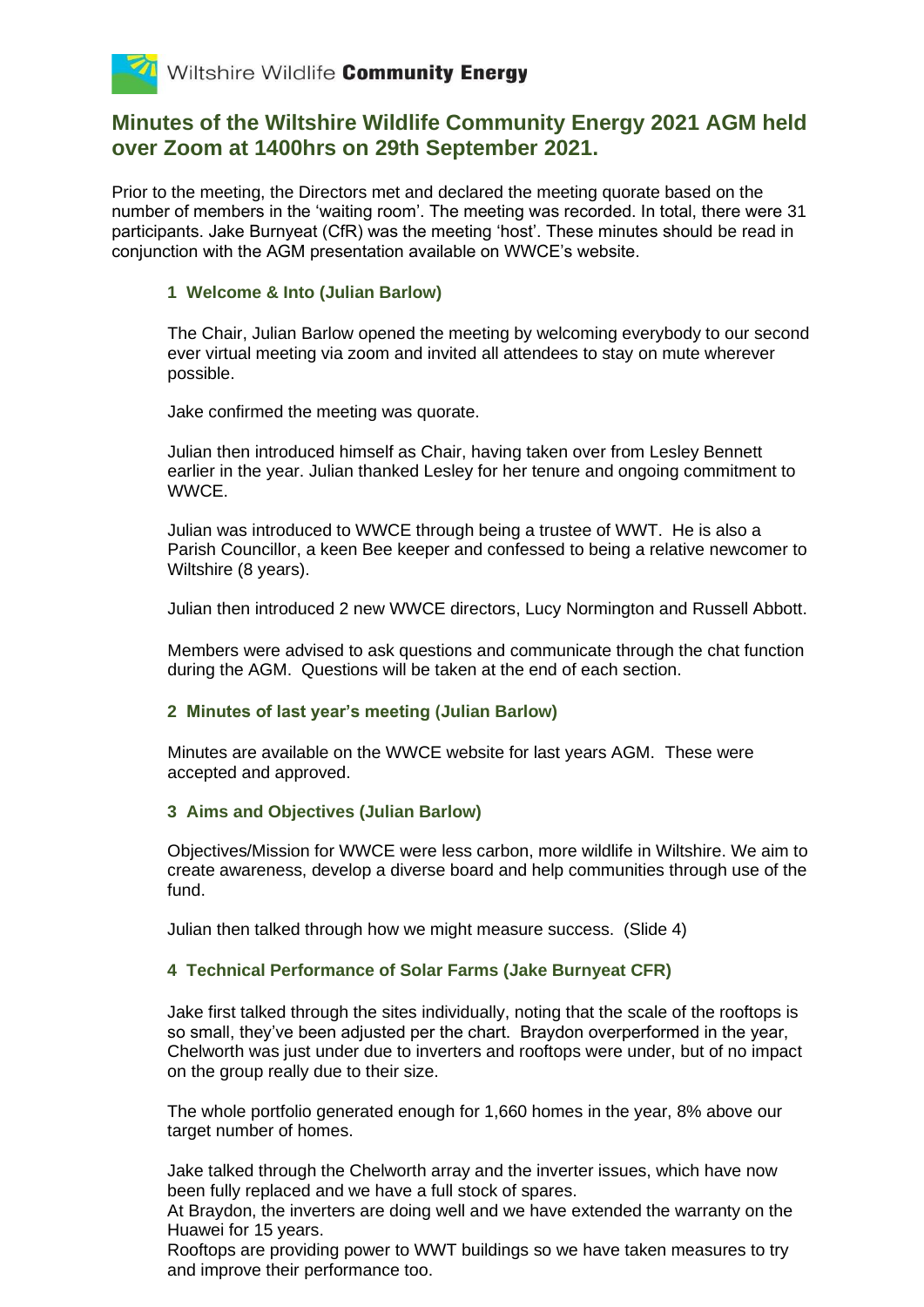*Question – How much was inverter replacement at Chelworth? Harry will get back to the member. Jake reassured members that inverter failure was normal.*

#### **5 Land Management (Rob Gilies)**

Rob gave a quick update on what had been happening with the wildlife side of the solar farms. At Braydon, Update on LEMP carried out last year – we had some proposals on managing how the grass was cut and managed. We looked into putting ponds into Braydon, but unfortunately the site presented several challenges which would be prohibitive cost wise, so the initiative is currently on hold. We are participating in a study with Lancaster University around pollinators.

At Chelworth there is more potential to create biodiversity at the site. There is now a flock of sheep at the site in the summer. Bird species are more numerous. Including sightings of some 'red list' species. We are encouraging rare brown hairstreak butterflies. Other initiatives include bug hotel, bare ground nesting pollinator habitiat and a deepened pond.

## **6 Community Fund (Lucy Normington)**

Lucy introduced herself as a new Director. In addition she is on the Community Fund Group. Lucy thanked Peter Newell for his longstanding Chairmanship of the Fund Group as he now steps back. He has been instrumental in getting the fund going and keeping it moving over the last 5 years. The group is seeking a new Chair. Over £45k has been allocated to projects over his time as Chair.

Lucy talked through the Community Fund slide (page 15 & 16) detailing the Community Groups that the fund has supported. She also noted that in the last year Covid had impacted the progress of various projects, but that the Community Fund were in constant touch with the recipients to keep track of progress.

## **7 Finances (Angela Wright)**

Angela briefly talked through the group financial performance for the year ended 31 March 2021 and how although at first glance the loss might look quite large at £426k (2020: £83k loss), the vast majority of this was due to the refinancing and having to write off break costs of the initial loans and other legal fees. However, the key thing to remember was that going forwards our senior debt costs have reduced from 5% to 3% and we achieved a one off cash generation that enabled us to repay some £403k of member capital, reducing numbers from 602 to 535. The group expects to make losses in the early years due to the high finance charges and ongoing deprecation costs. Our measure of success is in the amount of 'free cash' that we generate to support the 'less carbon, more wildlife' objective.

Angela then spoke about long term financial projections and how the group balances member interest, community fund and repayment of shares, all balanced on generation performance.

*Question – Will higher power prices mean that we will earn more money from selling electricity in future?*

*Jake responded with the fact that any PPA above FIT export is an upside for the group. Long term projections are based on the FIT export rate, which is how we model.* 

*Question – how does rates return compare to original expectations and how is the*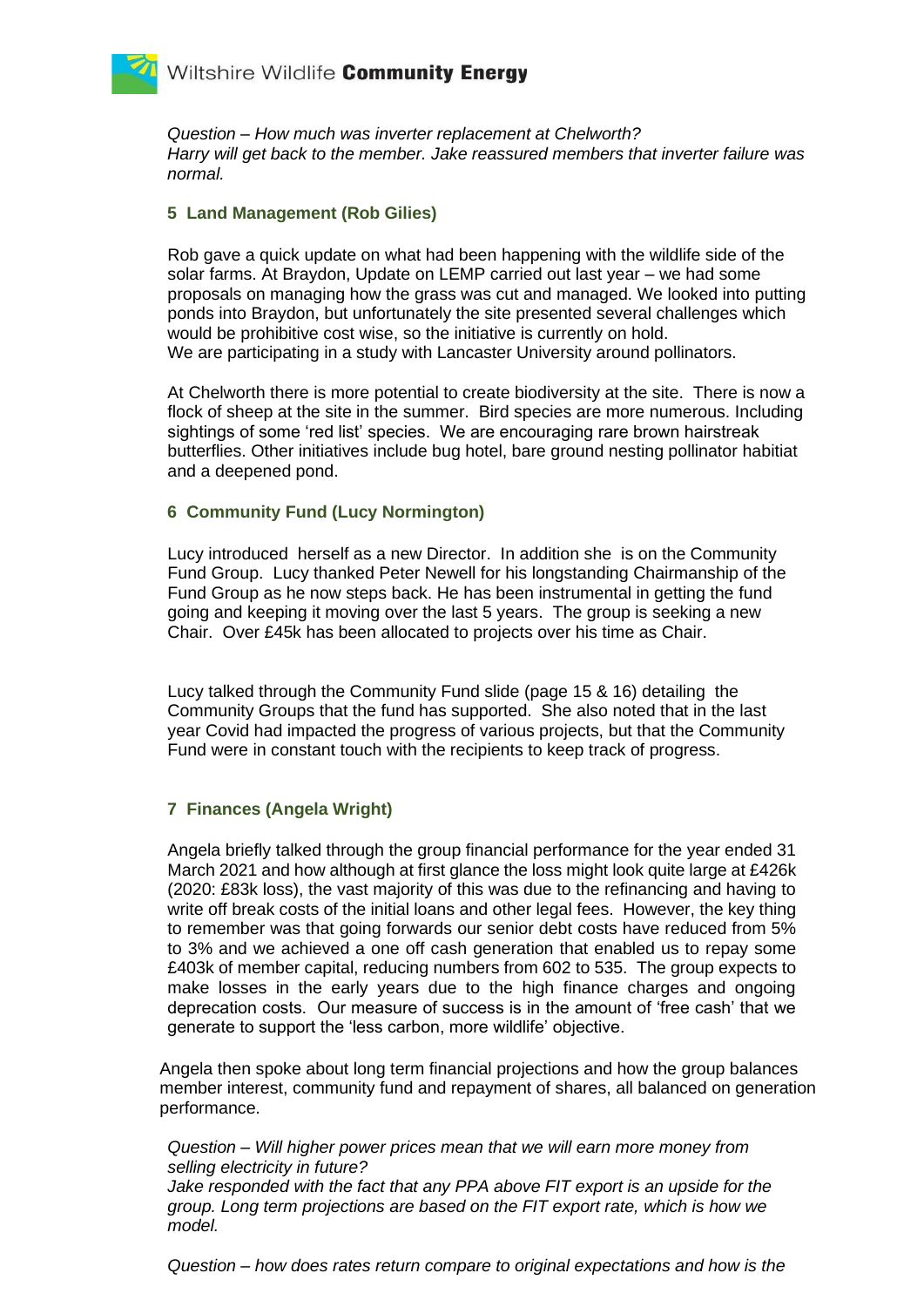# Wiltshire Wildlife Community Energy

#### *shortfall quantified?*

*David responded with the 7% rate being 4% in real terms and the 4% being 2.5% in real terms due to inflation. The long-term electricity price forecasts which the original business plan were reasonable at the time but have turned out to be too high. In addition, there were cost over-runs at Braydon during construction.*

### **8 Future Projects (Julian Barlow)**

*Question - January news regarding the new chairman also talked about "new scheme for free energy checks for homes and accessing gov grants. Has his started and made progress? Julian responded that we hadn't anticipated the Govt Green Homes scheme would close and we are now looking for alternatives.* 

Looking at what we've achieved,

Jake talked about Petersfinger farm, government grant secured for feasibility study. Land owner looking to donate land to WWT to manage and potentially some as community solar farm. Potentially a 2MW farm.

Another project is Silverwood school near Devizes, building a new campus, potential for rooftop array around 0.5MW. WWCE could own the array. CfR will continue to report on this.

Julian talked about COP26 (Moths to a flame), WWCE were approached by the arts and energy collective to engage in a project to explore our relationship with energy and the planet. The display (video) will be shown at COP26. This project aligns with our desire to work more closely with WWT. Funding is coming from the Arts and Energy Collective.

## **9 Proposals and Resolutions (Julian Barlow)**

Jake initiated a poll over which members could vote on the following resolutions.

- 1) Proposal to pay members 4% interest this year (result: Approved)
- 2) Proposal to make a contribution of £10,000 to the community Fund (result: Approved)
- 3) Proposal to delegate appointment of auditors to the Board

(result: Approved)

4) Proposal to re-elect Jon Bateman and Lesley Bennett to the Board as they retire on rotation (result: Approved)

*Question – why are we only paying £10,000 to CF instead of £20,000?*

*David answered that we don't usually donate £20,000, it was exceptional last year due*  to the government grant. In addition, until recently we'd had a surplus in the fund.

*Question - can we use ground source heat pump at the school? Jake answered that we preferred to stick to our known technology type which is solar panels at the moment.*